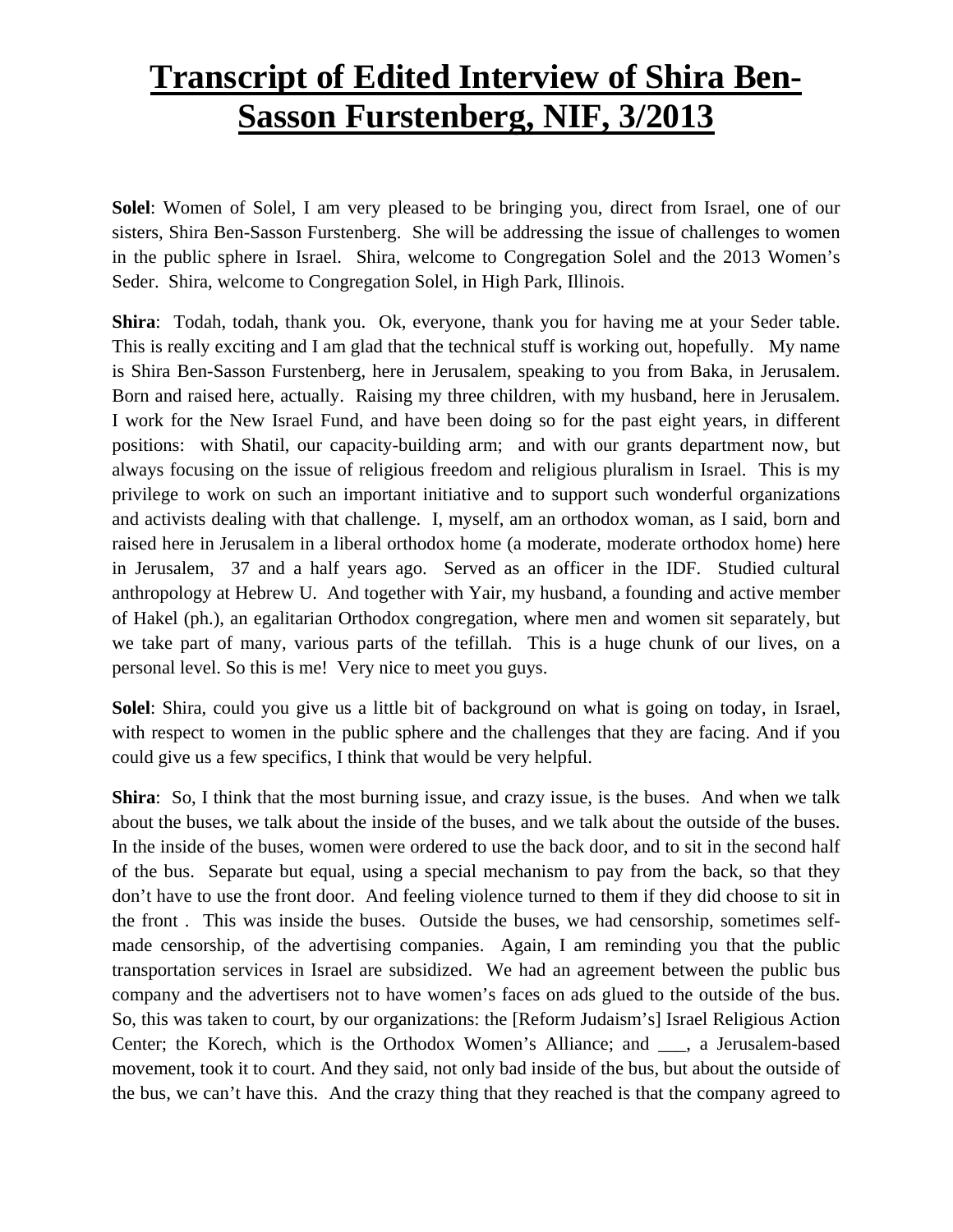have no human faces in ads on buses. Because they didn't want to bring the women back, so they decided to take the men off. So, we're still struggling with this, we are still supporting organizations on the ground struggling against this. We are going to see humans back on ads. The separation inside the buses was ruled illegal. And something that is happening today, and something that you can do when you visit Israel, is to take Freedom Rides. The Reform Movement in Israel is inviting Israelis and tourists to take Freedom Rides on buses that are not supposed to be segregated, but on an everyday basis, if we're not there to choose where to sit, then ultra-orthodox women are going to be back in the back, afraid to take the step for themselves. So legal work, Freedom Rides, having our eyes open, helped us handle the bus issue.

I remember, number two is radio. A radio station receiving its air radio time from the State said they couldn't have the women on the air. Not women singing, not even looking at women, but just women's speaking voices can't be on this radio station, which is one of the five leading radio stations in Israel. So, again, the use of court work, legal work, was our way to tackle this. And also we conducted a survey of hundreds of ultra-orthodox women because the State said, "Women don't want to go on the air." So, we helped fund a survey among ultra-orthodox women who said, "Yes, we do want to be on the air. We don't want to fax our words in, we want to speak on the radio." So, this was ruled illegal and stopped.

And, occurrences of gas mask distribution having separate hours and separate lines [for men and women] is something our organizations have monitored and helped stop. And, I think one of the most terrible things were the separate streets, because on the holiday of Sukkot, there are a lot of people coming to Jerusalem. There were separate streets, with guards guarding the entrances, saying, "This way for men. This way for women." For two years in a row, we had our activists from the Jerusalem movement on the ground checking for these occurrences. We had them taken to court. The court said , "Ok, maybe we will stop it in seven days," which is when Sukkot is over. But, this year, the court agreed to rule that it's illegal and the municipality in Jerusalem stopped the segregation in the streets. So, we are stopping segregation inside buses, outside buses, on the radio, in State services, and even in the streets. We can get it done. We can stop it.

**Solel**: You sound very hopeful. What can women here in the United States do to support your efforts to monitor these issues?

**Shira**: There is a whole lot you can do. Because this is a problem with the State of Israel, but this is also a problem of the Jewish people. So, I think the first thing to do is to realize that it's your problem, too, and it's okay to get involved. Let's agree on that – it's okay for you to get involved. It's actually crucial for you to get involved, because Jews need to say, this is not Jewish, this is not the way of the Torah. This is one thing. But how can you make that voice be heard here in Israel? The fact that you are focusing on this now and being educated about this (and if you want more reading material, no problem) is step one. To hear about it, to learn about it, to tell people about it, to tell people that we are embarrassed that, in the year 2013, in Israel,